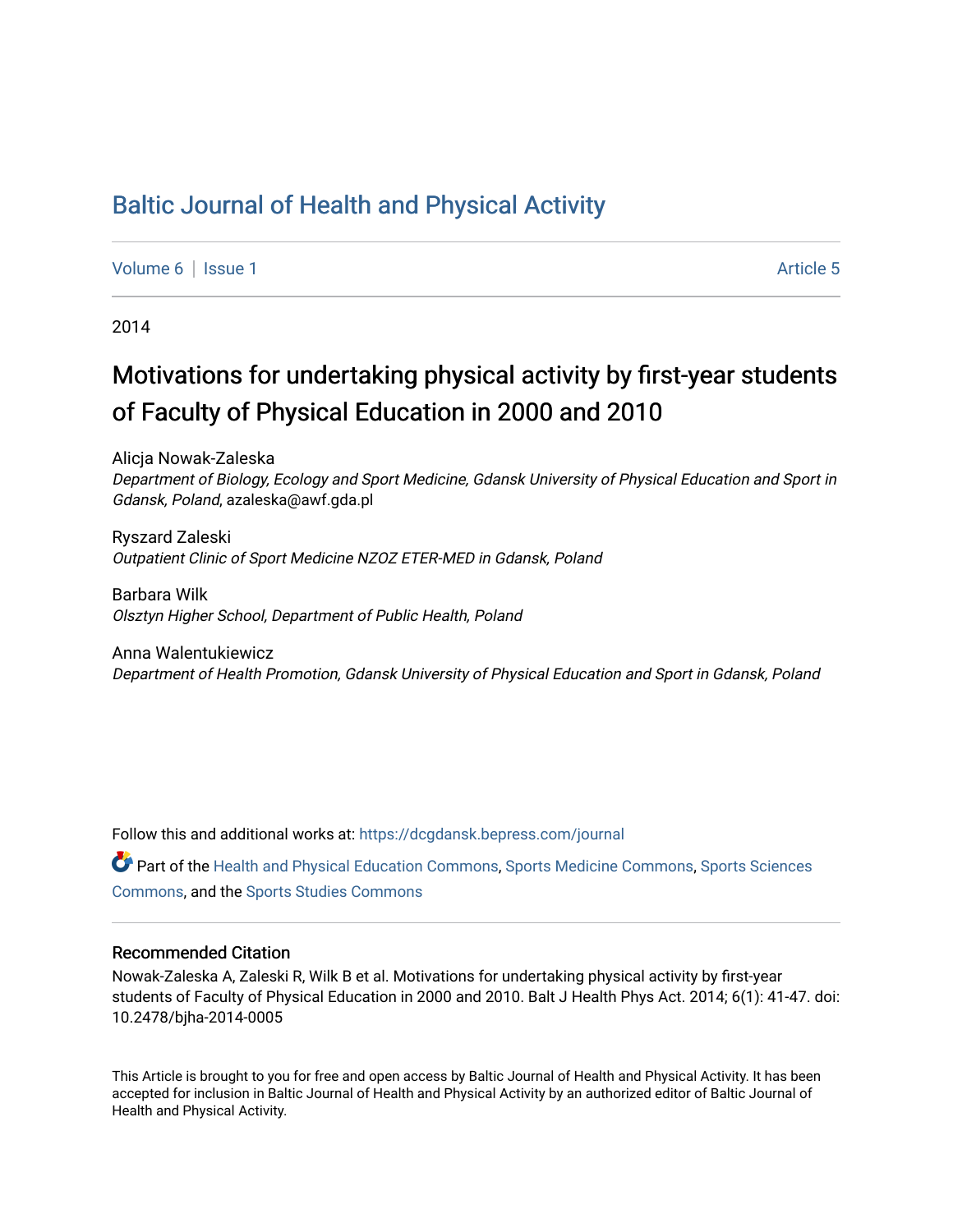

DOI: 10.2478/bjha-2014-0005

|                                                                                                                                                                                                                | <b>Motivations for undertaking physical activity</b><br>by first-year students of Faculty<br>of Physical Education in 2000 and 2010                                                                                                                                                                                                                                                                                                                                                                                                                                                                                                                                                                                                                                                                               |
|----------------------------------------------------------------------------------------------------------------------------------------------------------------------------------------------------------------|-------------------------------------------------------------------------------------------------------------------------------------------------------------------------------------------------------------------------------------------------------------------------------------------------------------------------------------------------------------------------------------------------------------------------------------------------------------------------------------------------------------------------------------------------------------------------------------------------------------------------------------------------------------------------------------------------------------------------------------------------------------------------------------------------------------------|
| <b>Authors' Contribution:</b><br>A - Study Design<br>B - Data Collection<br>C - Statistical Analysis<br>D - Data Interpretation<br>E - Manuscript Preparation<br>F - Literature Search<br>G - Funds Collection | Alicja Nowak-Zaleska <sup>1 A-G</sup> , Ryszard Zaleski <sup>2 ABG</sup> , Barbara Wilk <sup>3 EF</sup> ,<br>Anna Walentukiewicz <sup>4 CDE</sup> , Marcin Pasek <sup>1E</sup>                                                                                                                                                                                                                                                                                                                                                                                                                                                                                                                                                                                                                                    |
|                                                                                                                                                                                                                | Gdansk University of Physical Education and Sport in Gdansk, Poland<br>Department of Biology, Ecology and Sport Medicine<br>2<br>Outpatient Clinic of Sport Medicine NZOZ ETER-MED in Gdansk, Poland<br>Olsztyn Higher School, Department of Public Health, Poland<br>Gdansk University of Physical Education and Sport in Gdansk, Poland<br>Department of Health Promotion                                                                                                                                                                                                                                                                                                                                                                                                                                       |
|                                                                                                                                                                                                                | Key words: physical activity, students, motivations for physical activity.                                                                                                                                                                                                                                                                                                                                                                                                                                                                                                                                                                                                                                                                                                                                        |
| <b>Background:</b>                                                                                                                                                                                             | <b>Abstract</b><br>During the last several years, diametrical difference in attitude to physical activity in<br>youth has been noticed. Engagement in any form of physical activity always goes to-<br>gether with motivation for its undertaking, most often connected with realization of per-<br>sonal expectations. Its sources are perceived, among others, in interior factors, such                                                                                                                                                                                                                                                                                                                                                                                                                        |
| <b>Material/Methods:</b>                                                                                                                                                                                       | as: joy resulting from participation in physical activity itself, personal achievements, and<br>pleasure of finding release in movement or social contacts, e.g. spending time with<br>friends. The present paper attempts to assess the motivation for additional physical<br>activity undertaken by first-year students of the Faculty of Physical Education at the<br>Gdansk University of Physical Education and Sport in 2000 and 2010 in their free time.<br>The research involved first-year students studying at the Faculty of Physical Educa-<br>tion at the Gdansk University of Physical Education and Sport in the years 2000 and<br>2010. Generally, 639 students (42% women and 58% men) were examined. The re-<br>search was conducted by means of a diagnostic poll with the use of authors' own |
| <b>Results:</b>                                                                                                                                                                                                | The students from 2000 differed in a statistically significant way in taking care of their<br>health, looks and figure and they were enjoying physical activity more. Important statis-<br>tical differences were noted in undertaking physical activity in order to socialize in the<br>following time points of the research. Both groups of students from 2000 and 2010,<br>quoted a lack of financial means as the main reason limiting their physical activity.                                                                                                                                                                                                                                                                                                                                              |
|                                                                                                                                                                                                                | year students in 2000 and 2010.                                                                                                                                                                                                                                                                                                                                                                                                                                                                                                                                                                                                                                                                                                                                                                                   |
| <b>Conclusions:</b><br>Word count: 2,281<br>$T$ ahlaa $\overline{2}$                                                                                                                                           | questionnaire.<br>The research indicates the difference in motivation for physical activity between first-<br>Desained: June 2012                                                                                                                                                                                                                                                                                                                                                                                                                                                                                                                                                                                                                                                                                 |

**Tables:** 3 **Figures:** 0 **References**: 27 **Received:** June 2013 **Accepted:** December 2013 **Published:** March 2014

**Corresponding author:**  Dr Alicja Nowak-Zaleska, Gdansk University of Physical Education and Sport, Dep. of Biology, Ecology and Sport Medicine

Kazimierza Gorskiego St. 1, 80-336 Gdansk, Poland

Email: azaleska@awf.gda.pl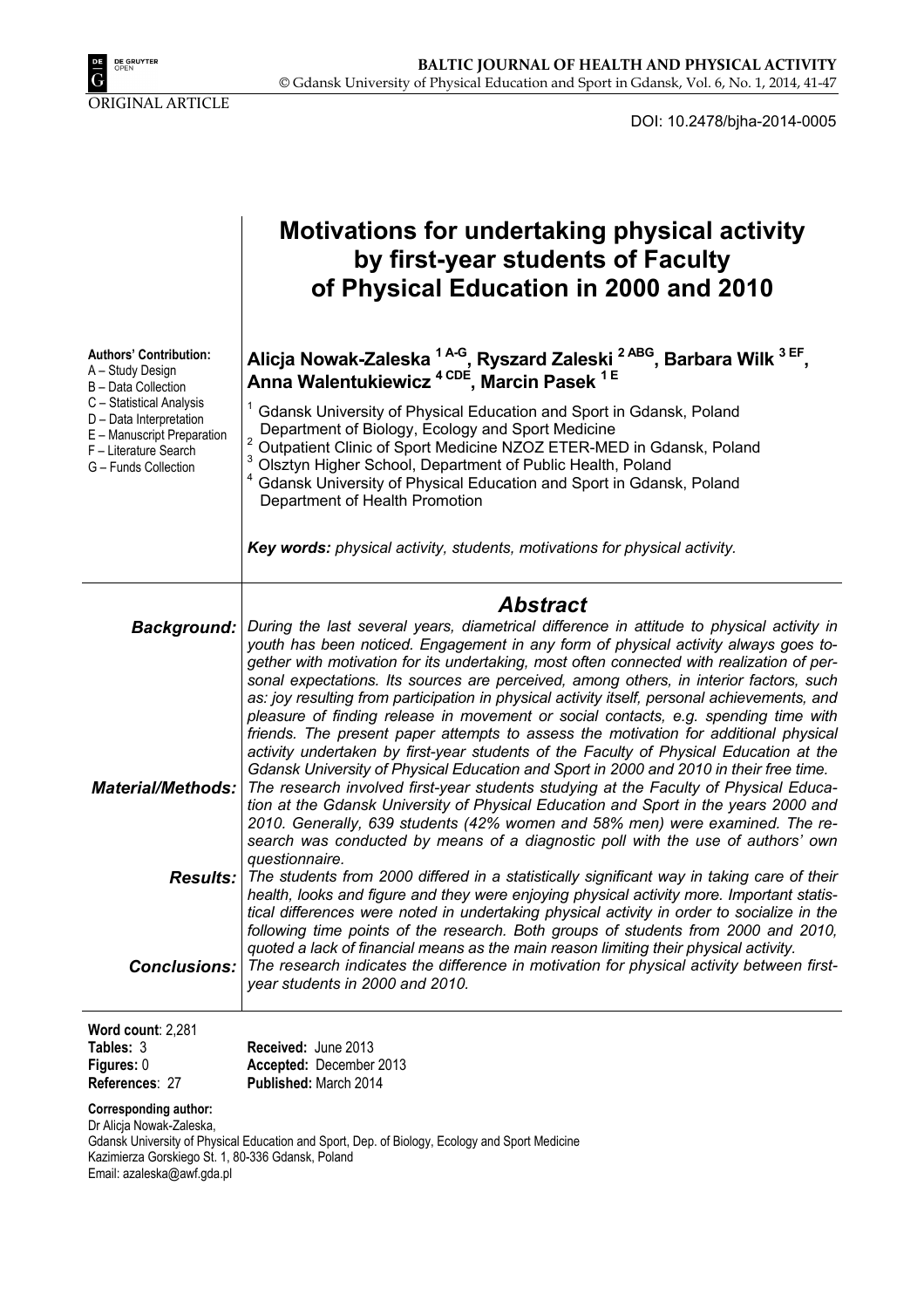#### **Introduction**

Physical activity (PA) is not only one of the forms of spending free time, but also an opportunity of important health-preventive meaning, given a man in the process of self-realization [1, 2]. Within the last few years a diametrical difference in the approach of youth towards physical activity has been noticed. The period of adolescence is a stage in which an individual forms his/her own identity and sets goals and values that give meaning to his/her life. Under certain circumstances they can also choose their own attitude towards activity, which in effect is manifested in their behaviour [3]. No doubt that the popularity of various forms of this activity increases, which is connected with increasingly growing offer of programmes and recreational and sport events and better infrastructure. Unquestionably, however, there are certain factors which on the one hand motivate to participate in motor activity, but on the other hand, constitute barriers limiting participation [4]. Getting engaged in any form of physical activity is always accompanied by motivation to undertake it, most often connected with realization of personal expectations. Its sources are seen, among others, in inner factors, such as enjoyment from participation itself in the physical activity, personal achievements, pleasure of experiencing activity through movement or social activity, e.g. spending time with friends. When young people take up physical activity they will be physically active their whole adult life.

The specificity of physical activity in various groups is determined, among others, by forms of motor exercises and motives of undertaking them. "Equally important as recognizing motives for participation in motor activity is also an analysis of reasons for resignation from this pro-health form of spending free time" [5]. Taking into consideration the results of GUS (Central Statistical Office) research [4], active Poles are characterized by ludic attitudes (entertaining), in which 51.3% are motivated by pleasure and enjoyment, and 36.7% of respondents by preserving health, keeping fit and maintaining their physical condition. Achieving the desired figure is mentioned in a lot of research as an important motivating factor of physical activity. Health is on a high position in the system of values of an individual - usually it is appreciated more by the elderly than by the young ones. As the report Participation of Poles in Sports shows, care for physical fitness and health frequently comes with age, but among the surveyed part of the society this motivation only takes the first place after approx. the 45th year of life and is more pronounced in the elder age brackets.

The authors attempted to assess the limits and motivations for undertaking physical activity in their free time by first-year students of the Department of Physical Education at AWFiS. Moreover, another goal was to assess the dominant motivations for undertaking it. The assumption was that both in 2000 and 2010 the dominant motivations would be the health-preventive ones, and that limitations would gain in variety without any of them being significantly dominant. The research questions posed are concerned with motivations for physical activity and their limitations in both time points. Motivations for undertaking physical activity were divided according to the researchers' own conception, taking into account determinants that concern the self (internal motivations), i.e. taking part in physical activity in anticipation to gain potential health benefits, experienced pleasure, self-realisation and impressing peers with physically active attitude. However, those aims which an individual pursues and realises as a result of external influence, i.e. undertaking physical activity because of following the family pattern, searching for social, business, financial contacts or lacking another interesting activity, have been categorised as external motivations.

#### **Material and method**

The research was conducted on a sample of 639 first-year students (42% female, 58% male) of the Faculty of Physical Education at Gdansk University of Physical Education and Sport (AWFIS) in Gdansk. In the selection process the subjects' gender, age, BMI (kg/m<sup>2</sup>), height (m), and body mass (kg) were taken into consideration. Moreover, the sample excluded competitive athletes. At the first time point of the research – the year 2000 – the sample involved 327 students, and at the second time point: 2010 – 312. The respondents' age and anthropometric characteristics are displayed in Table 1.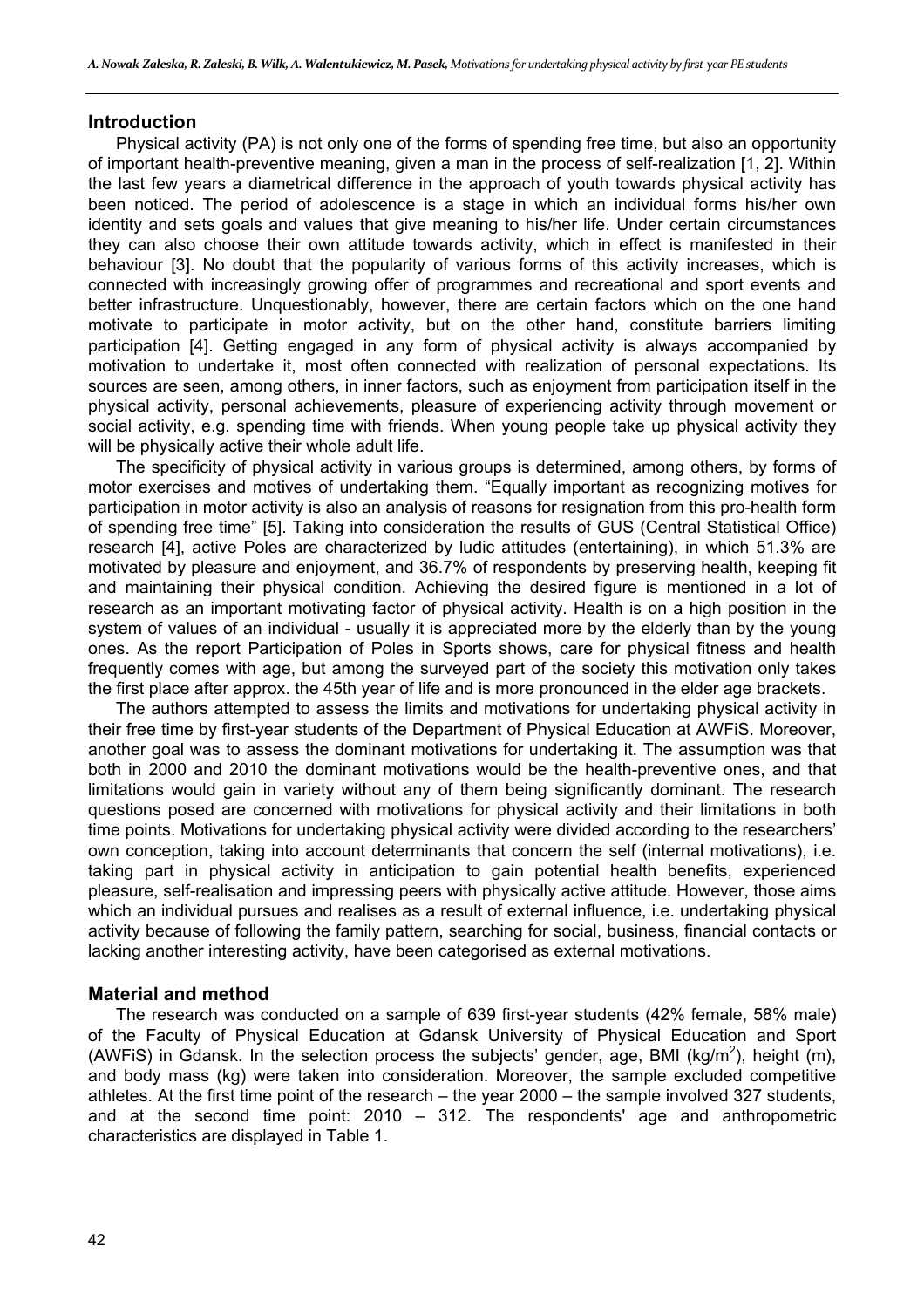| Tab. T. Anthropometric characteristics of the tested students (* ±3D) |                                        |                 |                         |                   |  |  |  |
|-----------------------------------------------------------------------|----------------------------------------|-----------------|-------------------------|-------------------|--|--|--|
| Gender                                                                | Women                                  |                 |                         | Men               |  |  |  |
| Year of research                                                      | 2000<br>2010<br>$n = 119$<br>$n = 152$ |                 | 2000<br>$n = 175$       | 2010<br>$n = 193$ |  |  |  |
| Age (years)                                                           | $20.1 \pm 1.27$                        | $19.3 \pm 1.14$ | $20.6 \pm 1.52$         | $19.8 \pm 1.43$   |  |  |  |
| Mass (kg)                                                             | $59.95 + 5.73a$                        | 66.71±8.26      | 74.86±9.37b             | 78.00±7.85        |  |  |  |
| Height (m)                                                            | $1.68 \pm 2.84$                        | $1.71 \pm 1.07$ | $1.77 + 1.73$           | $1.79 \pm 0.9$    |  |  |  |
| BMI ( $kg/m2$ )                                                       | 21.16±1.05c                            | 22.85±1.76      | 23.74±1.67 <sup>d</sup> | 24.34±1.68        |  |  |  |

Tab. 1. Anthropometric characteristics of the tested students  $(\overline{r}, \overline{S})$ 

t-Student test between mean values, level of significance p<0.05,

p= 0.0000, <sup>b</sup>p=0.005,<sup>c</sup>p=0.0000, <sup>d</sup>p=0.0007

The research was conducted by means of a diagnostic survey and anthropometric measurements. The primary research tool was a questionnaire, developed by the authors, consisting of questions that dealt with motivations for undertaking physical activity and its limits. The studies based on questionnaires were conducted by an auditorial method, following the rule of anonymity. On the grounds of the conducted anthropometric studies of height and body mass, in which Stadiometr Seca 217 and Tanita Body Composition Analyzer equipment was used, the BMI was calculated. The statistical analysis was conducted with a use of computer software STATISTICA version 10 (StatSoft Polska). The values of the analysed measurable parameters were presented in form of arithmetic mean values and standard deviations and for non-measurable by means of count and percentage. In order to examine dependency between two nominal variables in the following years of studies (in particular time points of the research), the test of independence chi-square was applied and for mean values t-Student test, assuming the level of significance at p<0.05.

## **Results**

The results of the conducted survey show differences in first-year students' motivations in the two time points: the years 2000 and 2010 (Table 2). The main determinants of undertaking physical activity at the first time-point (in 2000) were: caring for health and looks (78.29%), selfrealisation (60.24%) and pleasure (59.02%). At the second time point (in 2010) the tested students indicated self-realisation (59.62%), health and looks (57.05%) and social contacts (49.04%) as their motivations. It is an alarming fact that, for both women and men at the second time point, physical activity was not the primary determinant of health, as it was for the respondents at the first time point. First-year students at the first time point showed a statistically greater difference in their motivations for undertaking physical activity, compared to their colleagues at the second time point - they did it out of care for their health, looks and figures (p=0.0000) as well as due to their need to rest (p=0.0253). A statistically significant difference (p=0.0003) was found in undertaking physical activity with the aim of making social contacts - this phenomenon occurred more often among the students tested in 2010. Statistically more often those students also pointed to a lack of money as their main deterrent from undertaking physical activity. The increase in significance of the financial factor should be noted. At subsequent time points an increase in the percentage of students who considered it a more important determinant of physical activity was 29.28%, although the difference was not statistically significant. Similar differences in both motivations and limitations were observed among both genders in both years of the research (Table 3).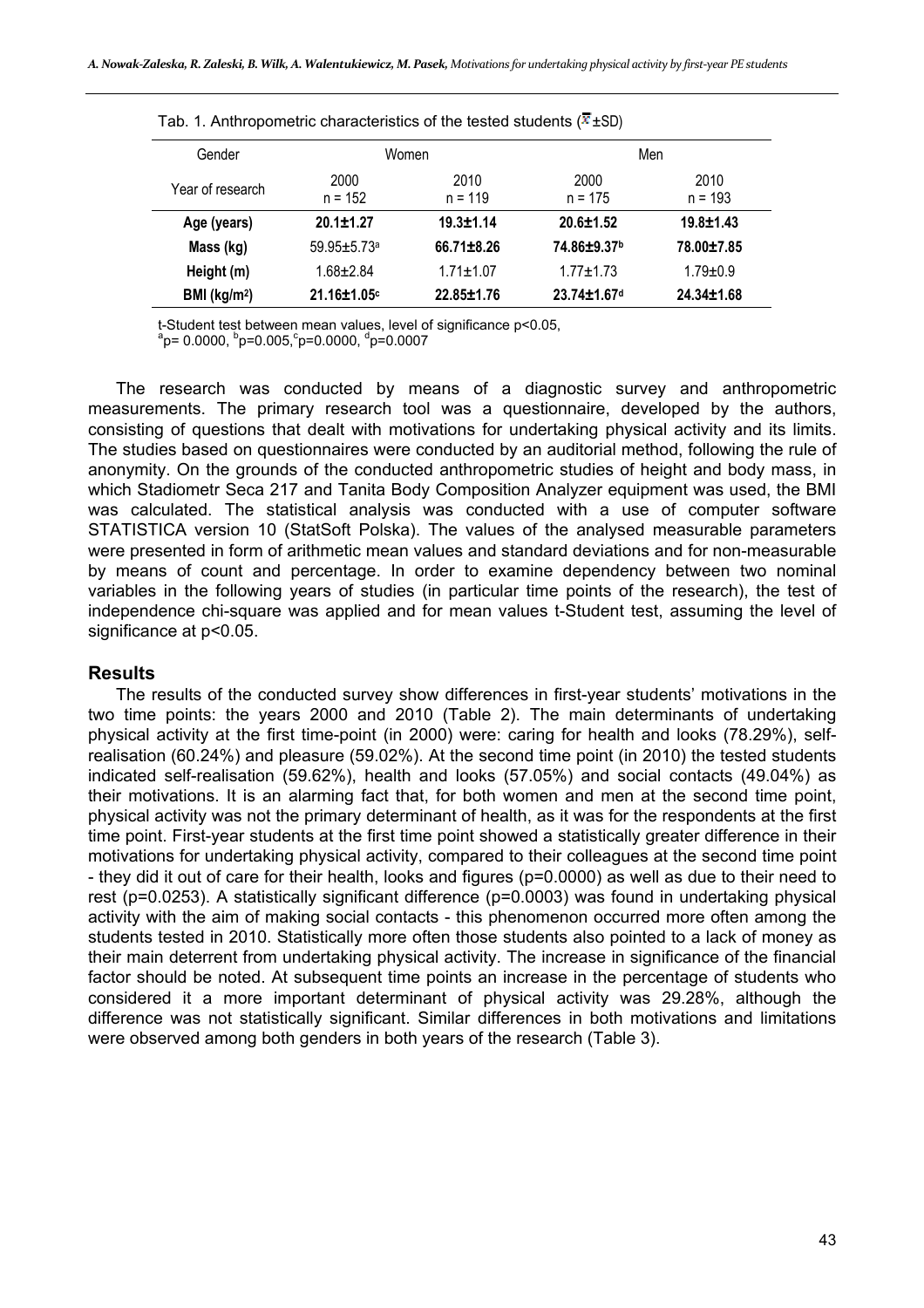| Year of research          |                                                                |           | 2000   |         | 2010      |       |
|---------------------------|----------------------------------------------------------------|-----------|--------|---------|-----------|-------|
| <b>MOTIVATION FOR PA</b>  |                                                                | $n = 327$ | $\%$   | p-value | $n = 312$ | $\%$  |
|                           | health, looks, figure                                          | 256       | 78.287 | 0.0000  | 178       | 57,05 |
|                           | pleasure /rest                                                 | 193       | 59.021 | 0.0253  | 146       | 46,79 |
| inner                     | self-realisation                                               | 197       | 60.245 | 0.9078  | 186       | 59,62 |
|                           | wish to show off                                               | 14        | 4.281  | 0.2454  | 51        | 16,35 |
|                           | cultivating family patterns                                    | 152       | 46.483 | 0.7412  | 139       | 44,55 |
|                           | social contacts                                                | 81        | 24.771 | 0.0003  | 153       | 49,04 |
| exterior                  | lack of other interesting activities                           | 33        | 10.092 | 0.5165  | 6         | 1,92  |
|                           | financial factors                                              | 8         | 2.446  | 0.0807  | 99        | 31,73 |
| <b>LIMITATIONS TO PA</b>  |                                                                |           |        |         |           |       |
| lack of money             |                                                                | 112       | 34.25  | 0.0000  | 0.0000    | 59.29 |
| lack of interest in sport |                                                                | 6         | 1.83   | 0.6954  | 0.6954    | 5.77  |
|                           | difficult access to equipment and sport facilities             | 33        | 10.09  | 0.6555  | 0.6555    | 13.46 |
| family situation          |                                                                | 35        | 10.70  | 0.4120  | 0.4120    | 16.99 |
| health problems           |                                                                | 51        | 15.60  | 0.3193  | 0.3193    | 7.05  |
|                           | lack of time caused by enrolling in studies at other faculties | 46        | 14.06  | 0.0013  | 0.0013    | 24.04 |
|                           | lack of time caused by taking paid work                        | 48        | 14.68  | 0.0000  | 0.0000    | 34.29 |

Tab. 2. Motivations and limitations to undertaking physical activity (PA) in the years 2000 and 2010

Tab. 3. Motivations and limitations to physical activity (PA) among men and women in the years 2000 and 2010

| Gender                                                            |                                            | Female    |               |         | Male           |               |           |               |         |           |       |
|-------------------------------------------------------------------|--------------------------------------------|-----------|---------------|---------|----------------|---------------|-----------|---------------|---------|-----------|-------|
| Year of examination                                               |                                            | 2000      |               |         | 2010           |               | 2000      |               |         | 2010      |       |
| <b>MOTIVATION FOR PA</b>                                          |                                            | $N = 152$ | $\frac{0}{0}$ | p-value | $N = 119$      | $\frac{0}{0}$ | $N = 175$ | $\frac{0}{0}$ | p-value | $N = 193$ | $\%$  |
|                                                                   | health, looks, figure,                     | 117       | 76.97         | 0.0047  | 68             | 57.14         | 139       | 88.51         | 0.0000  | 110       | 56,99 |
| in-<br>ner                                                        | pleasure/rest                              | 80        | 52.63         | 0.3851  | 71             | 59.66         | 113       | 69.07         | 0.0000  | 75        | 38,86 |
|                                                                   | self-realisation                           | 82        | 53.95         | 0.8256  | 62             | 52.10         | 115       | 72.89         | 0.1077  | 124       | 64,25 |
|                                                                   | wish to show off                           | 3         | 1.97          | 0.5168  | 19             | 15.97         | 13        | 8.03          | 0.4552  | 32        | 16,58 |
|                                                                   | cultivating family patterns                | 65        | 42.76         | 0.6353  | 56             | 47.06         | 87        | 54.47         | 0.1351  | 83        | 43,01 |
| exte                                                              | social contacts                            | 38        | 25.00         | 0.0307  | 56             | 47.06         | 43        | 26.82         | 0.0098  | 97        | 50,26 |
| rior                                                              | lack of other<br>interesting<br>activities | 20        | 13.16         | 0.6352  | $\overline{2}$ | 1.68          | 13        | 8.12          | 0.6721  | 4         | 2,07  |
|                                                                   | financial factors                          | 2         | 1.32          | 0.2092  | 39             | 46.48         | 6         | 3.86          | 0.1594  | 60        | 31,09 |
| <b>LIMITATIONS TO PA</b>                                          |                                            |           |               |         |                |               |           |               |         |           |       |
| lack of money                                                     |                                            | 52        | 34.21         | 0.0443  | 63             | 52.94         | 60        | 34.29         | 0.0002  | 122       | 63.21 |
| lack of interest in sport                                         |                                            | 2         | 1.32          | 0.7672  | 8              | 6.72          | 4         | 2.29          | 0.8108  | 10        | 5.18  |
| difficult access to equipment and<br>sport facilities             |                                            | 15        | 9.87          | 0.6518  | 18             | 15.13         | 18        | 10.29         | 0.8290  | 24        | 12.44 |
| family situation                                                  |                                            | 16        | 10.53         | 0.5431  | 21             | 17.65         | 19        | 10.86         | 0.5743  | 32        | 16.58 |
| health problems                                                   |                                            | 22        | 14.47         | 0.6312  | 10             | 8.40          | 29        | 16.57         | 0.3782  | 12        | 6.22  |
| lack of time caused by enrolling in<br>studies at other faculties |                                            | 24        | 15.79         | 0.0251  | 32             | 26.89         | 22        | 12.57         | 0.0147  | 43        | 22.28 |
| lack of time caused by taking paid<br>work                        |                                            | 16        | 10.53         | 0.0001  | 35             | 29.41         | 32        | 18.28         | 0.0001  | 72        | 37.31 |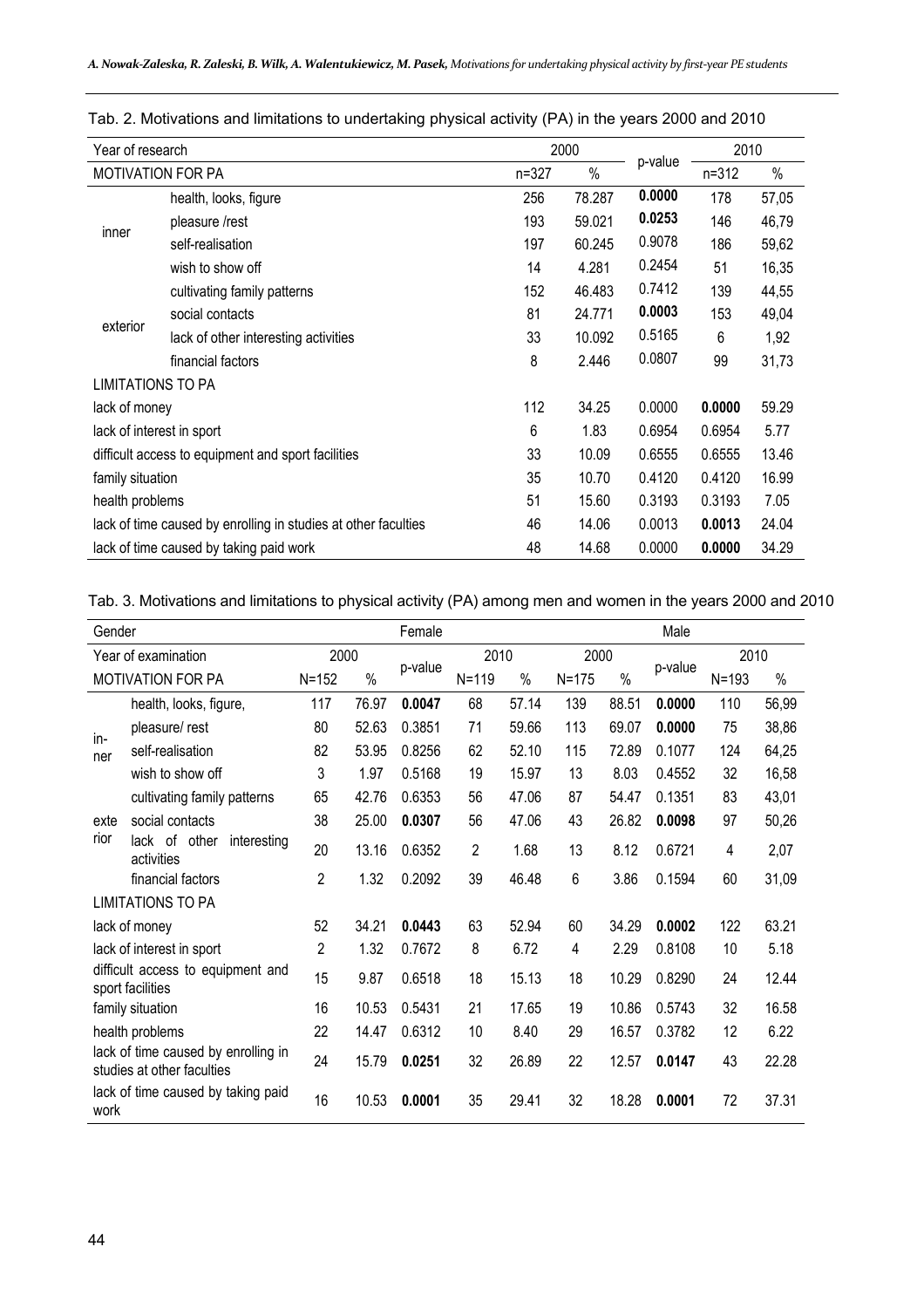## **Discussion**

The results presented in this study indicate physical activity among students as an important health-preventive factor. Because of this, setting a goal of undertaking physical activity is justified by analysis of motivations for undertaking it. Despite the observed decreasing trend of physical activity among students [4, 6, 7, 8] the statistical significance of pleasure as motivation for undertaking physical activity, constant in the authors' research both in 2000 and 2010, may confirm it as the goal among the tested students.

Physical activity benefits making social contacts. In the year 2000 nearly 1/4 of the respondents motivated their participation in physical activity by social factors, in 2010 the percentage was close to 50%. Enhancement of social relations was also found to be a motivation for undertaking physical activity in the Caglar study [9]. Social goals were also mentioned in other research [4, 10, 11, 12]. Physical activity undertaken for recreation and renewal of psychophysical energy is another factor featuring strongly in the responses in 2000. Current free-time offers provide students with more varied possibilities of passive, sedentary activity (cable TV, computer games, etc.) which is probably the cause of the decreased percentage of students who consider physical activity a pleasure [13].

In our study, in the respondents' opinion cultivating family patterns is a determinant (motive, aim) of physical activity remaining at the same level. This can prove an important meaning of family background as a factor strengthening and motivating to undertake physical activity. The family model influences shaping of the physical activity habit. Those elderly people are more frequently physically active who in their youth were also active [14]. The influence of the family environment on undertaking physical activity is an important factor to which Skonieczka [15] Kaiser et al. [14], Jagusz et al. [16], Nowak-Zaleska [17], Kalecinska [18, 19] draw attention.

Limitations to physical activity pointed out by the surveyed youth also refer to the financial factor and are perceived differently from those of their peers from other University level schools [20, 21]. Among other reasons for not taking up physical activity, the most often mentioned by students in literature [22, 23, 24] is lack of time and their own laziness, which was also declared in our own studies. The dominating barrier limiting PA in our studies in the following years of research was a financial factor. The percentage of subjects who declared that they had not taken part in physical activity due to lack of money and due to simultaneously continued education or paid work in free time was higher in subject in 2010 ( $p < 0.05$ ). In an analysis of physical activity and free time management in academic youth Sołtysik [25] finds a significant connection with employment within the surveyed group. The financial barrier as a limiting factor to physical activity was found in other research as well, but this involved older population [5].

Physical activity is an essential component supporting health, but also its positive measurement [26, 27]. Most recommendations mention a daily portion of physical activity in the amount 60-90 min a day for adults [7]. It may be concluded from various studies [2, 4, 6, 8, 17] that the percentage of youths with satisfactory levels of physical activity is decreasing. Studies on the conditions of physical activity indicate many significant factors increasing the importance of individual's "good choices", significant from the point of view of recommendations for stimulating and modifying health-preventive behaviours.

# **Conclusions**

The trends of change in undertaking physical activity by individuals indicate an increase of its significance among both internal and external goals of physical activity.

Internal motivations for physical activity, such as health, looks, figure, pleasure, self-realisation appearing in the subjects' assessment allow confirming multi-factorial health care. Physical activity is an impulse for shaping it.

Family environment is important in continued undertaking of physical activity.

Lack of time (2000, 2010) and financial factors (2010) are limitations to undertaking of physical activity by the subjects.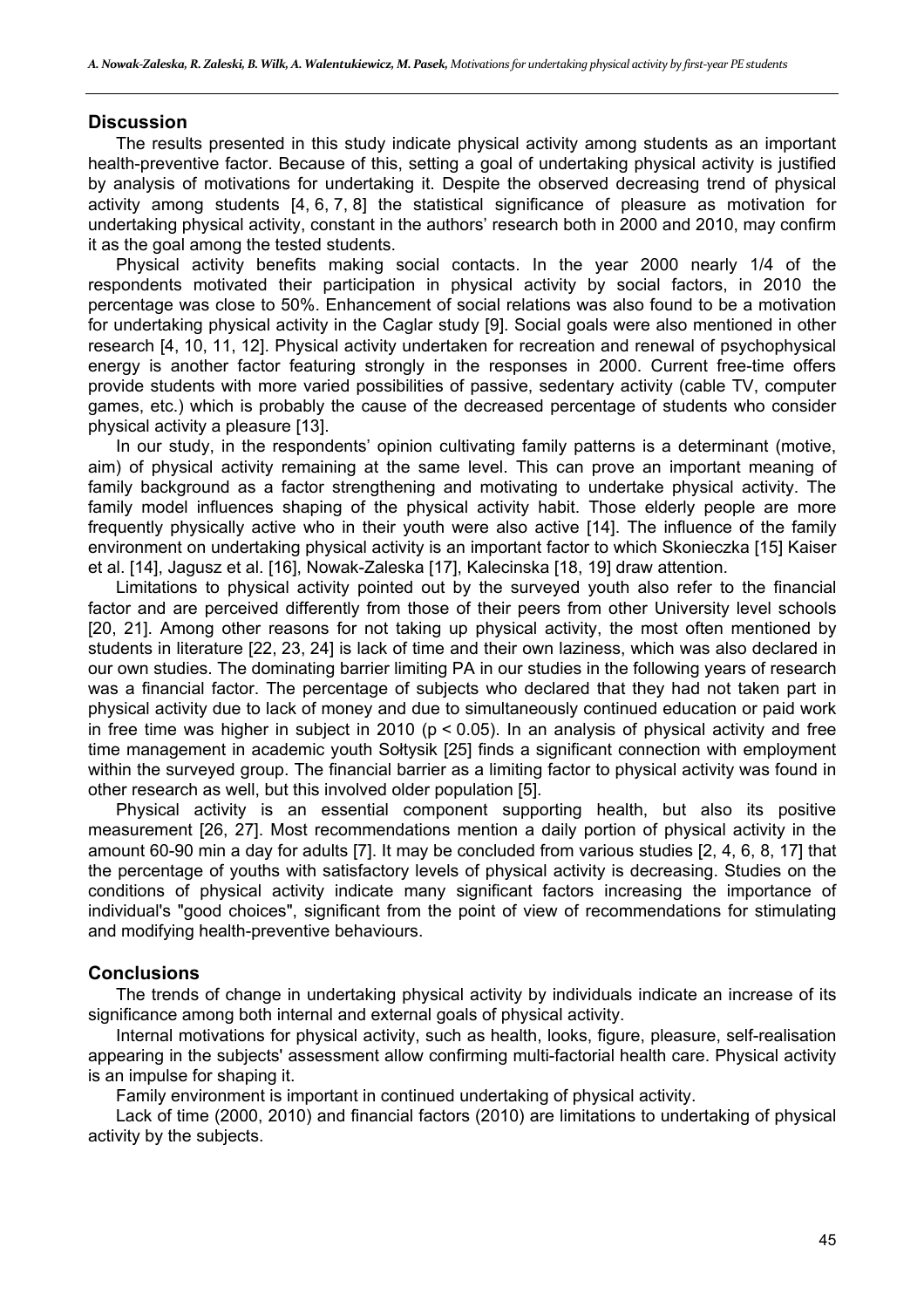# **References**

- 1. Malina RM, Little BB. Physical activity: the present in the context of the past. *Am J Hum Biol.* 2008;20(4):373-91.
- 2. Piatkowska M, Ruzbarska I. The Evolution of Physical Activity Guidelines. *Baltic Journal of Health and Physical Activity*. 2011;4:299-310.
- 3. Wojtyla-Buciora P, Marcinkowski JT. Aktywnosc fizyczna w opinii młodziezy licealnej i ich rodzicow. [The opinion of high school students and their parents concerning physical activity] *Probl Hig Epidemiol*. 2010;91(4):644-649. Polish.
- 4. GUS. Uczestnictwo Polakow w sporcie i rekreacji ruchowej w 2008 r. [Participation of the Polish in sport and motor recreation in 2008]. Available at [http://www.stat.gov.pl/cps/rde/xbcr/gus/ PUBL\_kts\_Uczestnictwo\_pol\_w\_sporcie\_w\_2008r.pdf] [accessed on 2010.05.10]. Polish.
- 5. Mossakowska M, Wiecek A, Błedowski P. Aspekty medyczne, psychologiczne, socjologiczne i ekonomiczne starzenia sie ludzi w Polsce. [Medical, psychological, sociological and economic aspects of people's ageing in Poland] Poznan: Termedia Wydawnictwa Medyczne; 2012. Polish.
- 6. Nowak-Zaleska A, Zaleski R, Wilk B, Walentukiewicz A. Physical activity and BMI index in students beginning their studies at the Academy of Physical Education and Sport in the academic year 1999/2000 and 2009/2010. *Baltic J Health and Physical Activity.* 2013;5(2):93-98.
- 7. Special studies of Eurobarometer nr 3.334 Sport and physical activity Study works: October 2009 r., TNS Opinion&Social; 2010 r. available [http://d1dmfej9n5lgmh.cloudfront.net/msport/article\_attachments/attachments/10347/original/Eurobarom etr\_pl.pdf?1334720685]. Polish.
- 8. Lisicki T. Ogolna sprawnosc fizyczna oraz postawy wobec profilaktyki zdrowotnej i aktywnosci ruchowej studentow I roku studiow. Na przykladzie studentow Trojmiasta [General physical fitness and attitude towards health-prevention and physical activity among first year students in the Tricity]. Gdansk: AWF; 2002. Polish.
- 9. Caglar E, Canlan Y, Demir M. Recreational exercise motives of adolescents and young adults. *J Human Kinetics*. 2009;22:83-89.
- 10. Cash TF, Novy PL, Grant JR. Why do women exercise? Factor analysis and further validation of the Reasons for Exercise Inventory. *Percept Mot Skills*. 1994;78(2):539-544.
- 11. Danilenko A, Gierasiewicz A, Skinder L. Czas wolny i aktywnosc ruchowa młodziezy studenckiej [Leisure time and motor activity of the academic youth]. In: Umiastowska D, editor. *Aktywnosc ruchowa ludzi w roznym wieku [Motor activity of people at various age]*. vol. 10, part 1. Szczecin: US; 2006, 236-241. Polish.
- 12. Bartkowiak L. Zdrowy styl zycia w pogladach studentow wydzialu farmaceutycznego [Healthy style of life in the opinion of students at the Pharmaceutical Department]. *Problemy Medycyny Spolecznej.* 2001;34:56-62. Polish.
- 13. Kamien D. Trening i aktywnosc fizyczna [Training and physical activity]. *Wychowanie Fizyczne i Zdrowotne*. 2009;3:37-42. Polish.
- 14. Kaiser A, Poplawska K, Wasielewski J, Powidzka J. Prozdrowotne elementy w stylu zycia rodzicow studentow AWF [Pro-health elements in style of life of parents of the students of Physical and Health Education]. *Wychowanie Fizyczne i Zdrowotne*. 2001;5:15-18. Polish.
- 15. Skonieczka M. Rodzinne uwarunkowania aktywnosci fizycznej w przegladzie pismiennictwa [Family environment as requisite in physical activity – a review]. *Rocznik Naukowy.* 2011;21:95-100. Polish.
- 16. Jagusz M, Sojka-Krawiec K, Mekarski B. Family as the source of knowledge regarding pro-health behaviour. *Ann. Univer. M. Curie-Sklodowska Lublin-Polonia* 2004;156:333-9.
- 17. Nowak-Zaleska A. Candidates for the first year of studies at the university level institution of physical education and their physical activity. *Baltic Journal of Health and Physical Activity.* 2011;3(3):186-193.
- 18. Kalecinska J. Wychowanie do rekreacyjnej aktywnosci ruchowej w rodzinie [Education for recreational, motor activity in family]. *Zeszyty Naukowe Wyzszej Szkoły Kultury Fizycznej i Turystyki*. 2007;5:3. Polish.
- 19. Dabrowski A, Kalecinska J. Rodziny usportowione jako srodowisko wychowania do rekreacyjnej aktywnosci ruchowej. Sport oriented families as the environment of education to recreational motor activity. In: Siwinski W, Tauber RD. Mucha-Szajek E, editors. *Wspolczesne tendencje w rekreacji i turystyce [Contemporary tendencies in recreation and tourism].* Poznan: Wyzsza Szkola Hotelarstwa i Gastronomii, Polskie Stowarzyszenie Naukowe Animacji Rekreacji i Turystyki; 2008, 25-28. Polish.
- 20. Miazek U. Aktywnosc fizyczna w stylu zycia studentek krakowskich uczelni. [Physical activity in lifestyle of students from the university schools in Cracow]. *Wychowanie Fizyczne i Zdrowie.* 2005;3:12-19. Polish.
- 21. Palica D, Karkoszka G, Wolkowycka B. Motywy podejmowania przez studentow aktywnosci ruchowej [Motives for undertaking motor activity by students]. In: Barabasz Z, Zadarko E, editors. *Aktywnosc przez całe zycie. Zdrowie i sprawnosc studentow pod kontrolą. [All life activity. Health and fitness of students under control]*. Krosno: Panstwowa Wyzsza Szkola Zawodowa w Krosnie; 2010, 199-211. Polish.